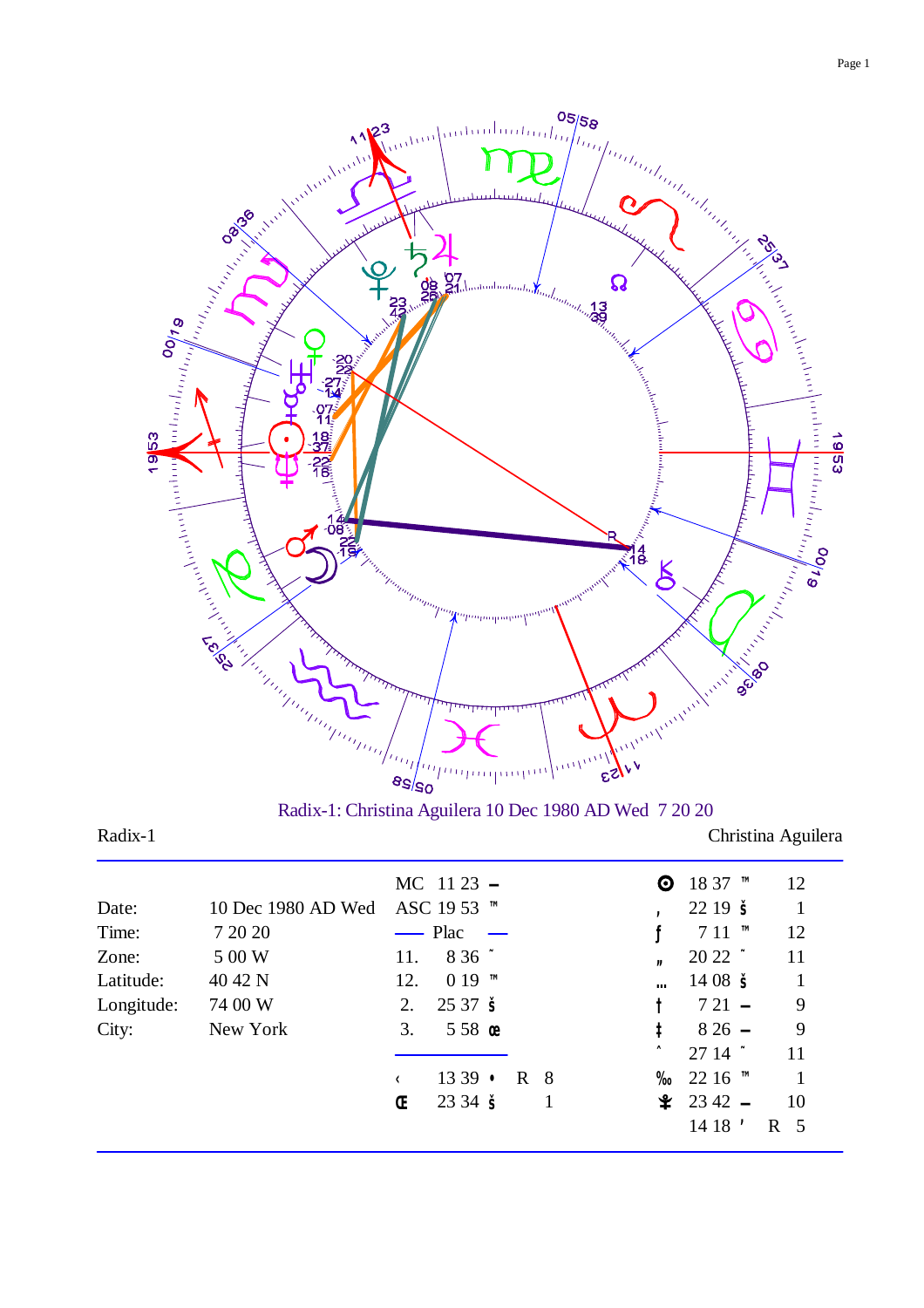# Christina Aguilera 10 Dec 1980 AD Wed 7 20 20 5 00 W 40 42 N 74 00 W *Personal Interpretation Profile*

## *The Ascendant*

The ascendant is the sign that was rising over the horizon at the time of birth. More than any other chart factor, the sign of the ascendant to be accurate is dependant on both time (it changes by 15 degrees every hour) and place of birth (someone born at the same time on the opposite side of the world will have the opposite sign on the ascendant or 'rising'). As such, it is the sign that brings us into physical incarnation, and the planet that rules that sign is said to be the ruler of the chart, or our planetary ruler for this lifetime. Hence the sign and house position of the ascendant's ruler are of particular importance. The ascending sign shows the way in which we approach life and the world in general. It can be related to what some psychologists call the persona, the mask we place between our inner selves and the world. As such it shows the way in which we are perceived by others, at least their first impressions of us. The ascendant represents the manner in which we must express ourselves in order to feel secure, and also the filter through which we perceive life and its challenges. It is the cusp of the first house, the house associated with our personal identity and self expression and represents the kind of energy and types of activities that we need to enliven us physically.

#### \**Sagittarius Ascendant*

With the Mutable Fire sign of Sagittarius rising at the time of your birth, your immediate impression on others is of a friendly and expansive person, with a great deal of energy and faith in life's many possibilities. You will approach life with an openness to new experience and will always have an eye on what lies just over the horizon. Pursuing your goals will often be more rewarding than actually achieving them, for you it is the journey that is important, and when you have reached your destination or achieved your goal you will be looking around for another. The house position of Jupiter, the ruler of Sagittarius indicates the area where you feel that you can find fulfilment whether or not this is achieved in practice. You may have a tendency to live beyond your means or impulsively promise what you cannot deliver.

The ruler of Sagittarius is Jupiter, as the ruler of your ascendant this planet will be of particular importance in your chart.

## \* *Ascendant Conjunct Sun*

With the Sun rising over the horizon at the time of your birth you approach life directly and openly. This aspect can be summed up by the phrase 'wearing your heart on your sleeve', your honesty and sincerity is appreciated by most, taken advantage of by some. You fervently desire to be recognised for your own worth, for people to listen to what you have to say and take your opinions seriously, being pushed into the background leaves you feeling frustrated and hurt. It may be that as a child you had to fight to establish your identity in the eyes of your family and friends and you have carried on the fight into adulthood. You want to do something with your life that you can be proud of, that is a direct expression of your innermost self.

Page 2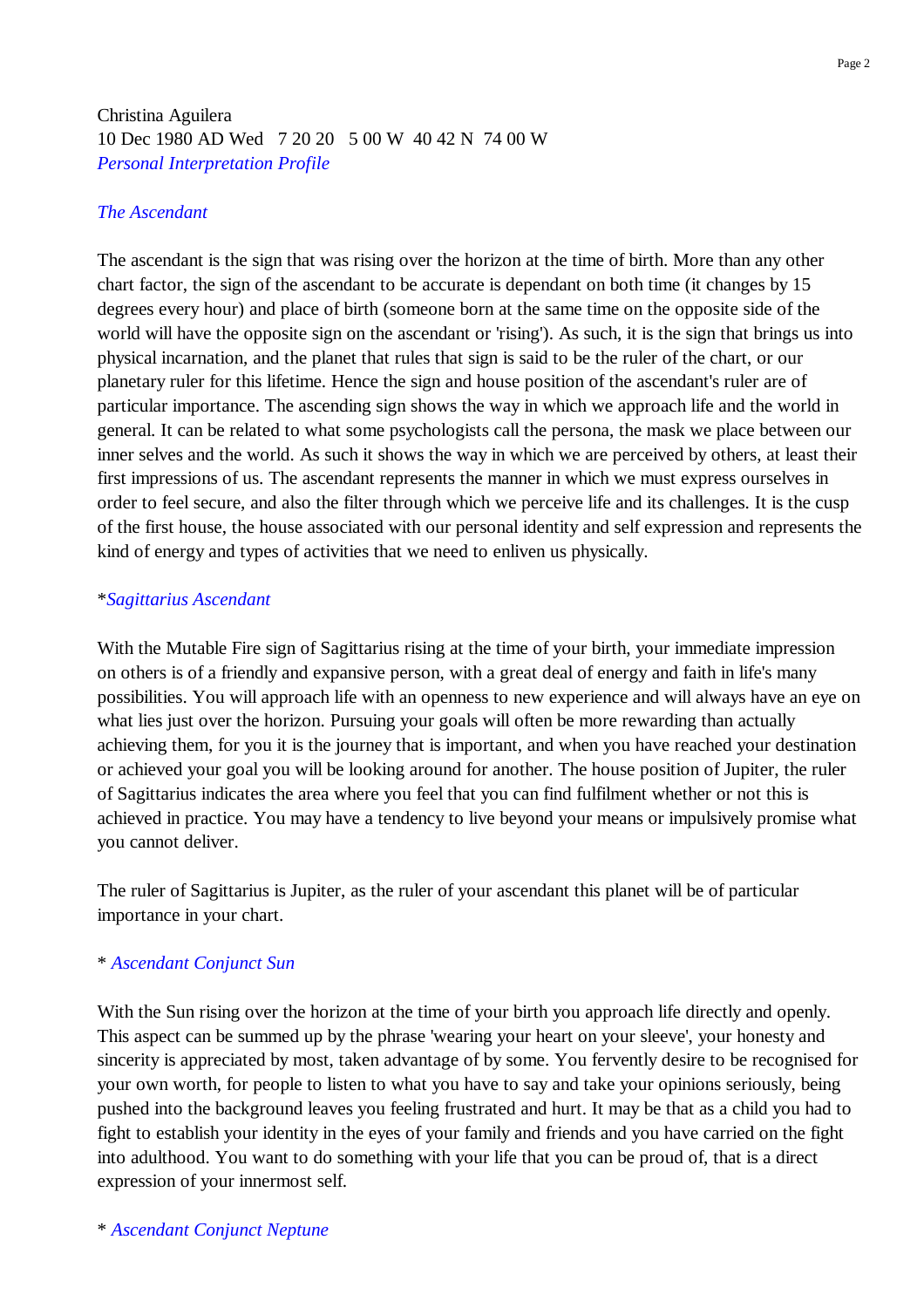Neptune in conjunction with your ascendant shows some uncertainty or confusion around your self-image. You will tend to present different faces to the world, adapting your self expression to whatever company you happen to be with at the time. This is because you are acutely aware of other people's expectations of you, and you will attempt to live up to them even if they are unrealistic. You will have an elusive and dream-like quality about you, and other people will never be quite sure whether you are showing them your true self, or reflecting what you feel they want to see, this is hardly surprising since you are never quite sure yourself. The influence of Neptune ranges from unrealistic dreaming and illusion, to the highest spiritual awareness and self surrender, the trick is to find some kind of balance between these two poles.

### \* *Ascendant Sextile Pluto*

The sextile aspect between Pluto and your ascendant indicates that you have an intensity and power that enables you to persuade others to do your bidding. You do not take challenges to your ideas or desires lightly, and will tend to express your point of view strongly even if, deep inside, you know that you are wrong. You are aware of many of the problems that afflict our society, and have little time or sympathy for those you feel are responsible, or for their supporters. You will feel the need to be some kind of agent for social reform, but whether this need stays in the realm of an idea or desire, or whether you put it into practice in some way will depend on aspects in the rest of the chart.

### *The Sun*

In the solar system the Sun is the centre around which all the other planets revolve, bound by its gravitational force. Similarly, in the birth chart the Sun represents the "centre" of our personality, or the core of our being, around which all the other psychological drives and needs, symbolised by the planets, revolve.

Just as, in the solar system, the Sun is the source of light and life generating energy, so the Sun represents the source of consciousness and life within us all. It is our will to be and our sense of individuality. The birth chart, however, represents the solar system as seen from the earth, not the Sun. Most of us are not centred in our Sun, but in our earthbound, or sense-bound ego. For most of us then, the Sun represents our "Higher Self" or Spirit. It is the immortal spark of the universal spirit which is uniquely ourselves, as opposed to our transient and mortal ego centred personality. The Sun is therefore what we are striving to become.

The sign position of and aspects to the Sun, as seen from the earth, show how this radiant inner self works through the medium of our ego centred personality. It is the fundamental tone of our being, and as such is the most important placement in the chart.

#### \* *Sun In Sagittarius*

With the Sun in the mutable fire sign of Sagittarius, your basic nature is outgoing and open-minded. You have a need to explore and to find out what is just over the horizon. This need can be expressed literally through travel, or on a more mental level through the exploration of ideas and philosophical systems. You may combine both, travelling for the purpose of expanding your mind. You are adaptable and versatile, able to make the most out of any situation. You see life as a great adventure, and it is the future and future possibilities that draw you on.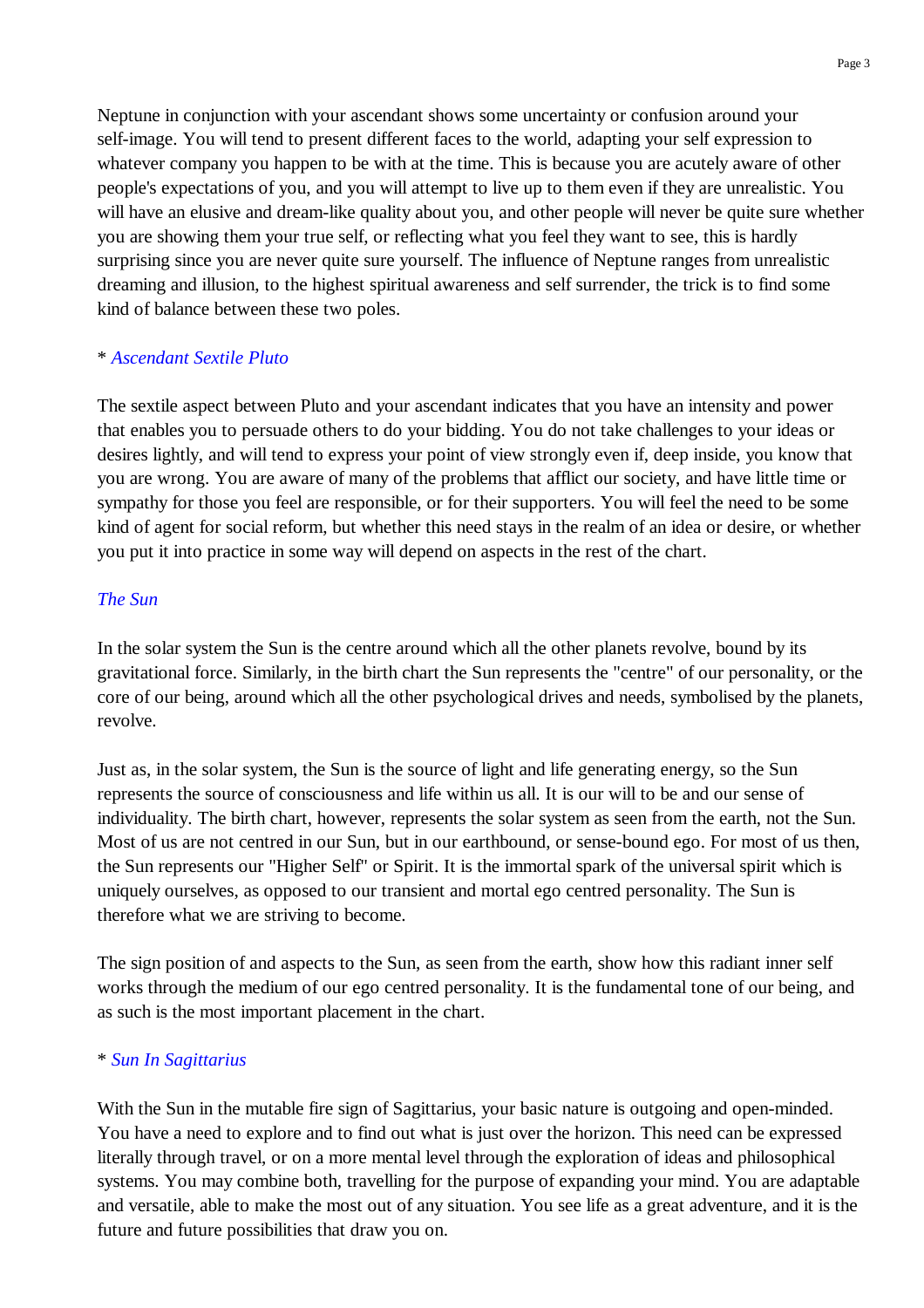You may be prone to exaggeration, and your blindly optimistic and boisterous nature may make you careless and irresponsible. You may have to learn the hard way that you need to take care of unfinished business before you can move on to your next adventure.

## \* *Sun In 12th House*

With the Sun in the 12th house you're aware that your conscious self is only part of your total being, and that below the surface lie a more spiritual dimension. You're very sensitive to the atmosphere and feelings that surround you, and this may manifest as some form of psychic ability. You would certainly benefit from some form of meditation that allows you to get in touch with the deeper levels of your mind.

## \* *Sun Conjunct Neptune*

The conjunction between the Sun and Neptune indicates that you're idealistic and imaginative. However, early in your life you may have had some difficulty in gaining a clear sense of self-identity, who you were a and where you were going in life, but once this problem has been, or will be, overcome, you'll have the potential to turn dreams into reality.

An aspect between the Sun and Neptune is said to be good for dealing with the public, or for public speaking. You have an almost mystical aura about you that's able to capture the imagination of your audience, and make them aware of issues about which they may be unclear or uncertain.

## *Moon*

In the birth chart, the Moon is second in importance only to the Sun. Unlike the other planets the Moon orbits the earth, and seen from the earth is the same size as the Sun (hence the possibility of total eclipses). The Moon gives off no light of its own, however, but reflects and polarises the light of the Sun.

The Moon represents memories, feelings and instinctive responses that lie just below the level of consciousness. As the Moon orbits the earth, it generates the movements of the tides and governs other natural cycles, such as the menstrual cycle in women. The Moon therefore symbolises the ebb and flow of feeling and emotion (symbolised by water in Astrology), and the feminine principle in nature and in the individual.

The sign position of and aspects to the Moon show how we react instinctively, and what we need to feel comfortable and secure. As children the Moon is the Mother, or at least how we experienced our mother. As we grow older this extends to our relationships with women in general (particularly for men), and our instinctive or conditioned responses to the world in general; based on the often unconscious memories of this early nurturing experience (or lack of it).

# \* *Moon in Capricorn*

With the Moon in the cardinal earth sign of Capricorn, your instinctive behaviour patterns may be influenced by a deep need for something that is secure and permanent in your home and emotional life, and may see the way to this as the attainment of a conventional and rather rigid home life. This may be the result of a lack of such material and emotional security in your early home life, or the result of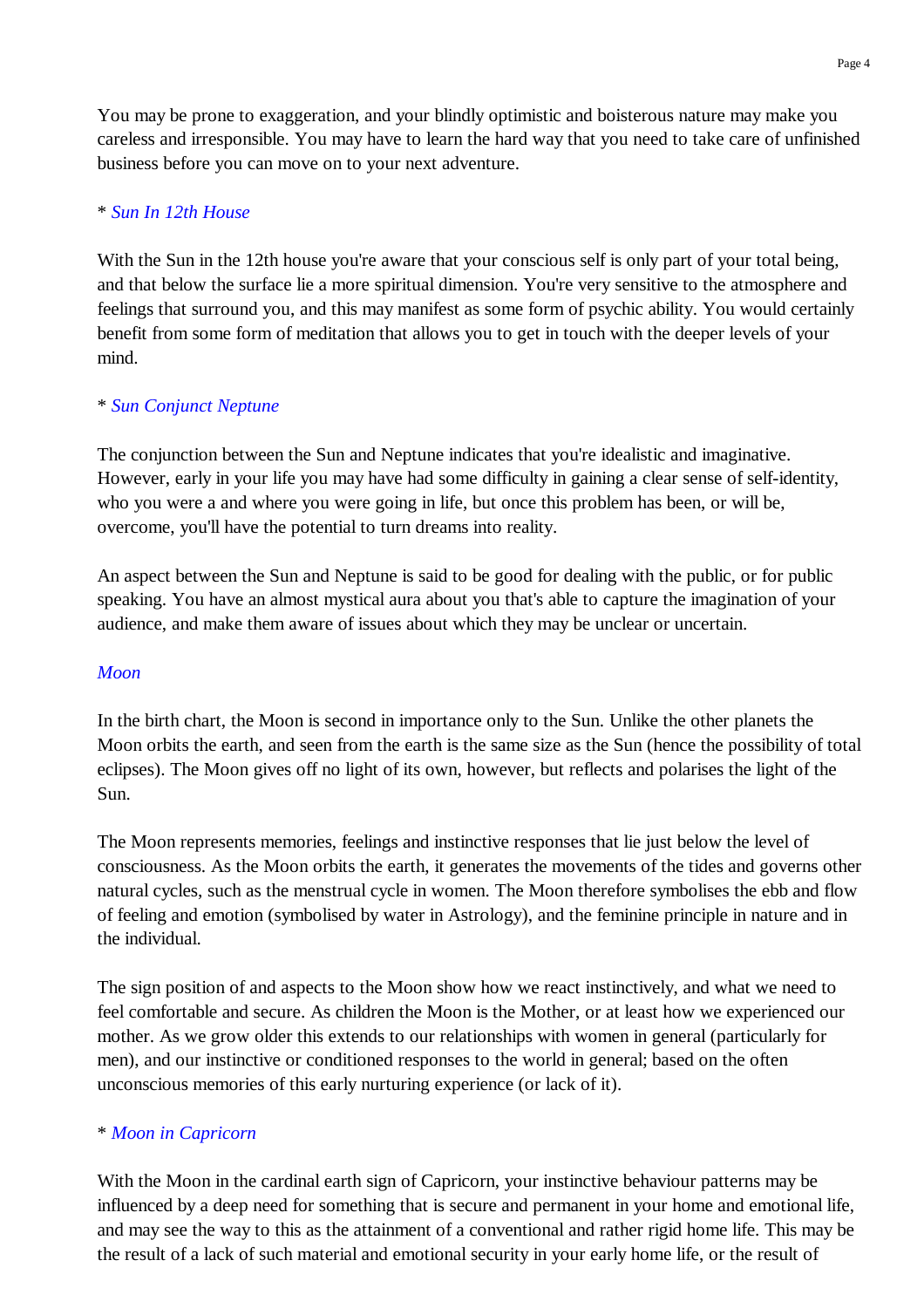values inherited from your parents. Although greatly concerned with your own emotional needs, you can display a degree of coldness when it comes to the emotions of others, and can place heavy stress on their duties and responsibilities. You may need to realise that you will only feel secure and happy with yourself when what you have has been gained by your own efforts, and not something others have a duty to provide.

# \* *Moon in 1st House*

With the Moon in the 1st House, you'll generally be seen as kind and sympathetic, the kind of person to whom people can turn to pour out their problems. You'll also be very sensitive to the atmospheres around you, but at times with your naturally receptive nature you may have difficulty in separating your own moods and emotions from those you have picked up from your surroundings.

## \**Moon Sextile Venus*

The sextile between the Moon and Venus indicates that your emotions are well balanced. You are also willing and able to give emotional support and understanding to those who are close to you, and you don't demand more than you feel you yourself are capable of giving.

You are also generally an outgoing, sociable person, and as you feel at ease with most people, they feel at ease with you. Tolerant and understanding of other people's good and bad qualities, it would be extremely hard to find the wrong side of you. When there are problems within relationships or friendships, then you are usually confident that even the most difficult situation will work out well in the end.

## \**Moon Square Pluto*

The square between your Moon and the powerful planet Pluto will give you a rather intense and demanding emotional nature. You will occasionally tend to demand a great deal from those to whom you are emotionally attached, but may be reluctant to give much or accept too much responsibility in return.

As a result, your emotional life may be the source of conflicts and power struggles. There may be times when you may try to manipulate another through feelings of guilt, possessiveness and jealousy, or you may be the victim of such attempts at manipulation. Past emotional difficulties may have left deep-seated scars that have not completely healed, and which come to the surface from time to time.

At times you may be forced to let go of past emotional attachments, memories, or ways of being. Painful though these experiences may be, this aspect indicates that they are necessary for your personal growth.

# *Mercury*

Mercury is the closest planet to the Sun. Along with Venus it is one of the inferior planets, that is, its orbit lies within the earth's orbit.

In mythology, Mercury is the messenger of the gods. In the birth chart, Mercury represents the urge to communicate with and exchange information with others. In the mind, it represents our rational thought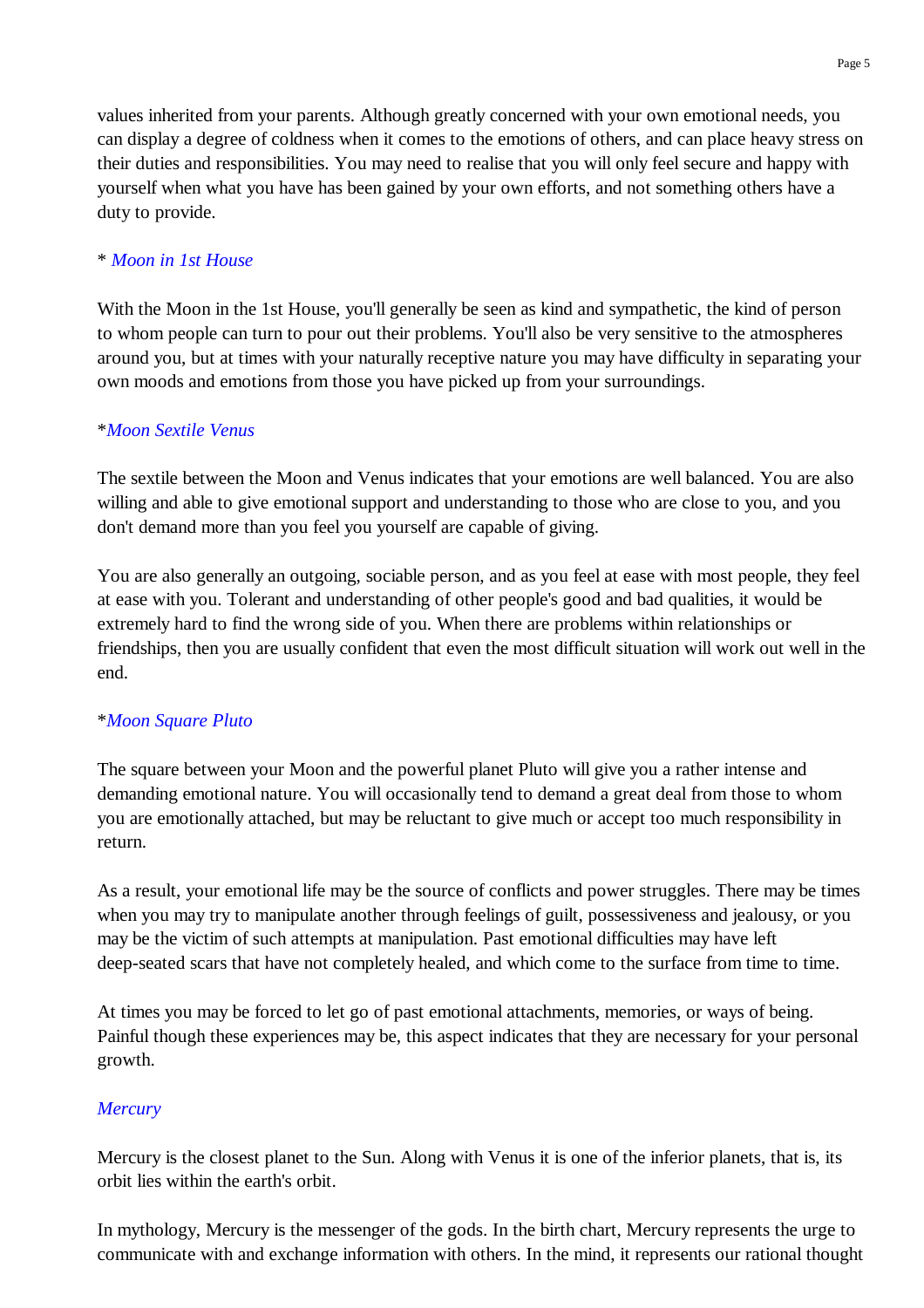processes, or the ability to analyse and reach logical conclusions. In the body, it is the nervous system, which co-ordinates and unifies all the different bodily functions into an organised whole. Mercury can be said to represent electricity in the form of information. Mercury therefore rules all forms of communication and exchange of information, and the ability to organise facts into a consistent view of the world.

The sign position of and aspects to Mercury in the chart show how one thinks and communicates, that is, the way in which our thoughts are expressed, and the way in which we receive such information from the world around us.

## \* *Mercury in Sagittarius*

With Mercury in the mutable fire sign of Sagittarius, your thinking is open-minded and optimistic. You prefer to think in broad philosophical terms rather than get bogged down in petty details. Although this is generally not a bad thing you may tend to overlook the fact that some details are important. You will try to live your life by what you believe and what you think is the best way to be, regardless of what other people may think, and you can be rather tactless in what you say. Your mind is restless and open to the future, refusing to be tied down by the past or present and other people may be frustrated by your refusal to be pinned down or express a definite opinion on some issue. It is not that you have no opinions, it is just that tomorrow it may suit you to change them, so it's best to keep your options open.

## \* *Mercury in 12th House*

Mercury, the planet of the rational mind, is in the 12th House of the unconscious. With Mercury here you may occasionally find that you're influenced by irrational or disturbing thoughts rising up from the depths of your mind, resulting in panic attacks, or the feeling that you are not always in control. However, whilst the unconscious is the dumping ground for experiences we would rather forget, and feelings we would rather not admit to, it can also be the source of creative imagination and inspiration.

With this placing you'll need to find some way of exploring your unconscious, through meditation or psychotherapy. In this way you can bring to the surface the memories of unpleasant experiences so that they can be examined and dealt with. Clearing away accumulated psychic or emotional rubbish in this way will help you to gain control of your own thought processes, and enable you to make creative use of your psychic sensitivity and powerful imagination.

## \* *Mercury Sextile Jupiter*

Mercury in sextile aspect to Jupiter indicates that you're generally broad-minded and well-informed on many issues. Possessing an insatiable thirst for knowledge, you'll probably end up travelling for the purpose of broadening your mind.

You're a fluent speaker and writer, able to get your message across in a way that will both inspire and motivate your audience. You don't, however, try to blind anyone with science, and no one can do the same to you. You object strongly to those people who use rhetoric or flowery language to confound others.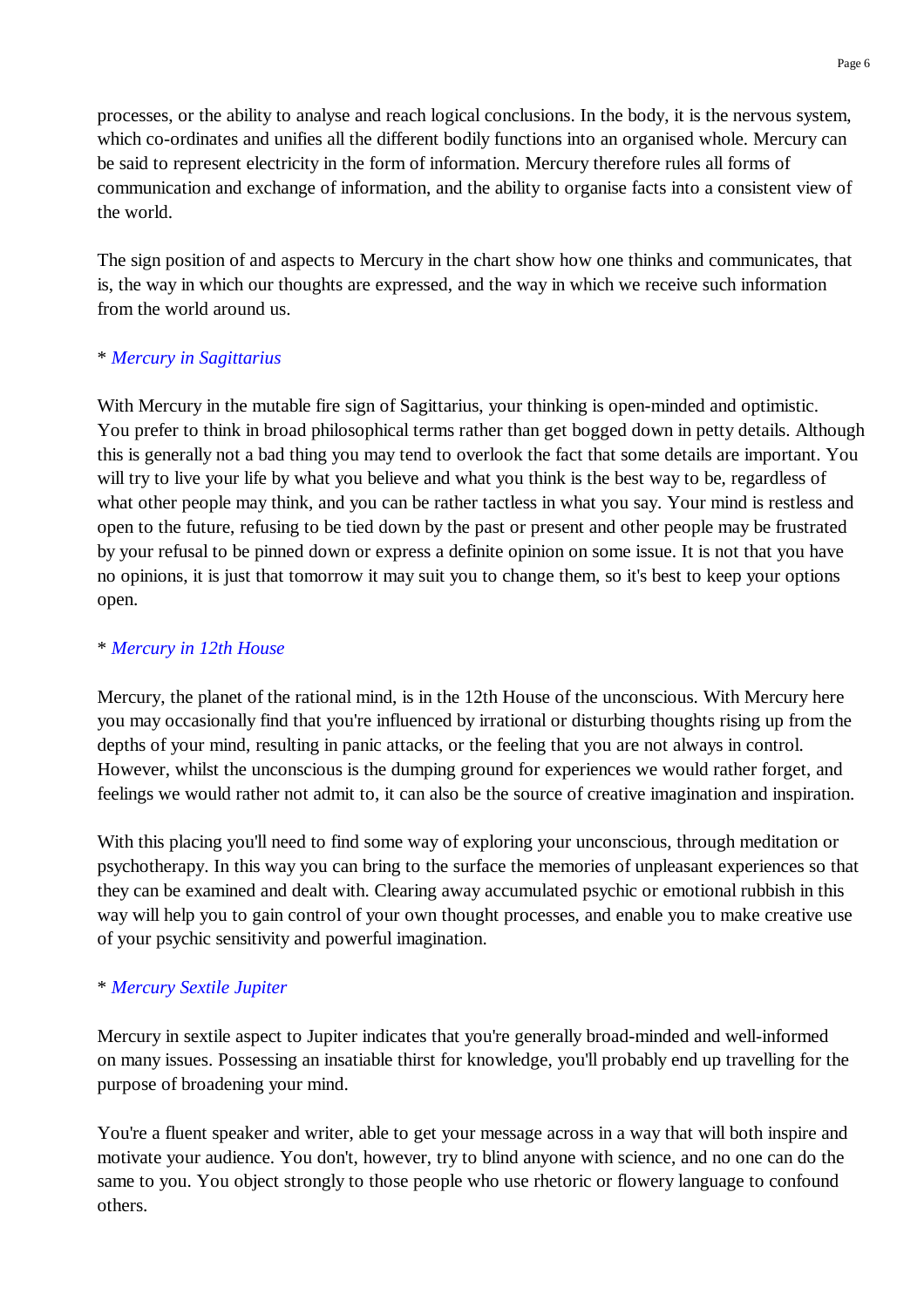## \* *Mercury Sextile Saturn*

The sextile between Mercury and Saturn indicates that, when necessary, you're capable of deep concentration. You have confidence in your mental abilities, since you find that there's little you don't understand if you put your mind to it.

You prefer to concentrate on facts rather than imaginative theorising, and you make a determined effort to ensure that you have all the facts on any issue before stating your position. You have a constant need to learn and understand more about yourself and everything around you.

When you speak, it's usually with an air of authority in your areas of expertise, choosing to say little about things of which you have no knowledge, qualities that others trust and respect in you.

## *Venus*

Venus, like Mercury, lies within the orbit of the earth. If Mercury can be likened to electricity in the form of information, then Venus can be likened to the magnetic field generated by the electric current. One of the meanings of Venus is therefore "personal magnetism".

In mythology Venus is the goddess of love. In the birth chart, Venus represents the social and love urge, and the need for harmony and exchange of feelings and affection with others. Venus is our need to form relationships and our power to attract such relationships. It is also our sense of values, based on what attracts or repels us.

The sign position of any aspect to Venus shows how we express these needs to others and the kind of response we need in order to feel in harmony. If Venus is adversely aspected theses responses may not always be what we consciously desire but are often necessary in order to force us to recognise some unexpressed part of ourselves.

## \* *Venus in Scorpio*

With Venus, the planet of love and affection, in the fixed water sign of Scorpio, you approach relationships with an emotional intensity that is not always openly displayed. Your feelings go deep, and sometimes they may be difficult for you to understand or accept. You may handle this by giving the appearance of being cold and unemotional, but you are not as hard as you like people to think. You may find yourself involved in relationships that have a powerful and transforming effect on yourself and your life. You will be possessive, but that is safely hidden beneath the surface, like all the feelings that you feel could make you vulnerable if you revealed them.

You may find it difficult to give freely or to trust in a relationship, expecting all the giving and trust to come from the other person, but you can show indisputable loyalty to friends and family to whom you feel deeply attached.

#### \* *Venus in 11th House*

Venus in the 11th House of your chart indicates that you enjoy being surrounded by friends and loved ones. This placing gives you a sense of ease and charm in social gatherings. Many of your friendships and relationships will be formed as the result of being part of a group or organisation through which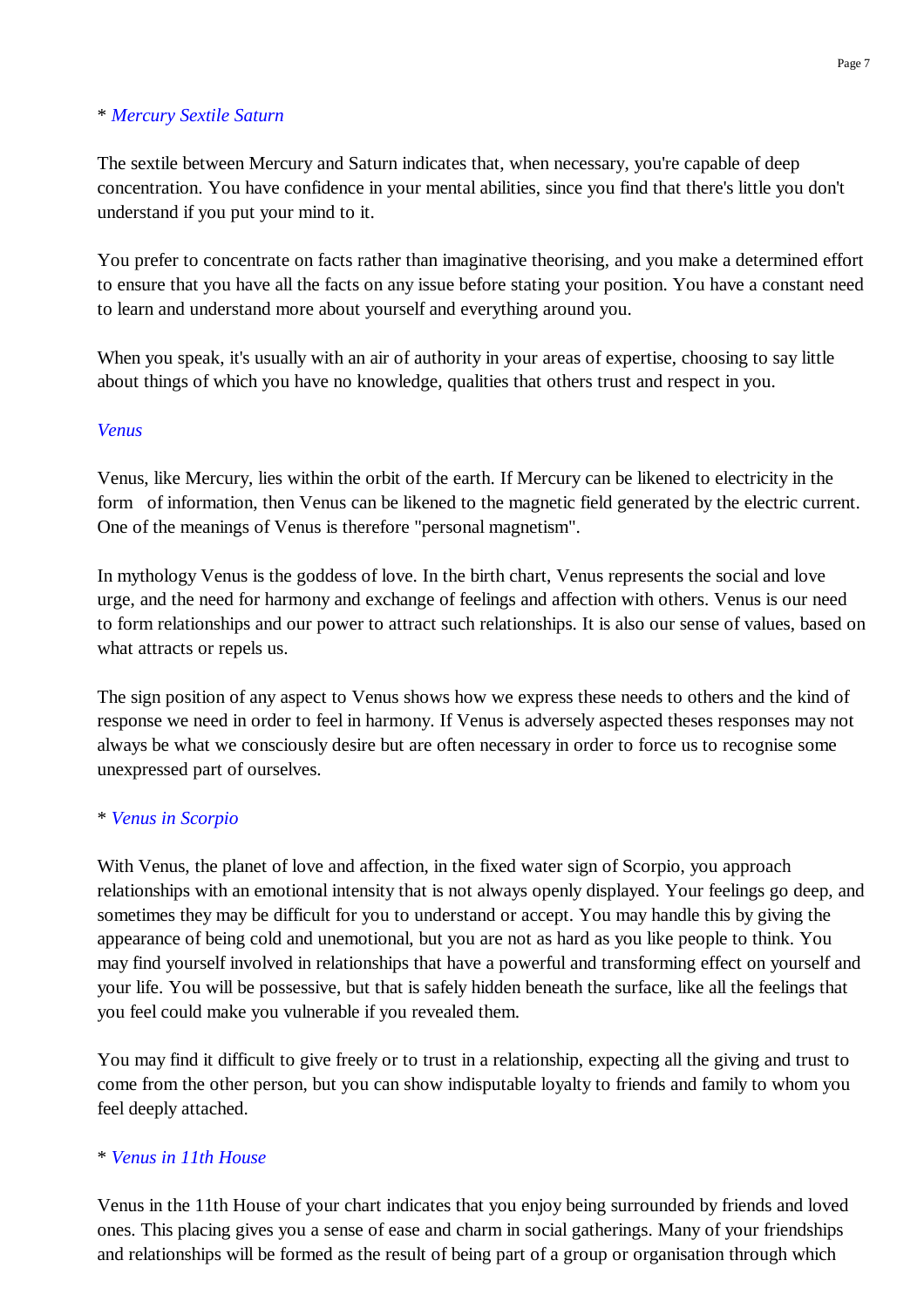you can share your mutual interests. For you, a meaningful relationship must be based on mutual respect and genuine friendship, in which the two of you help each other to grow and become more than you already are.

## \* *Venus Conjunct Uranus*

With a conjunction between Venus and Uranus you need a degree of freedom in even your closest relationships. You'll be attracted to unconventional or unusual people, always needing to maintain a sense of excitement in order to keep the relationship alive, and if you ever feel taken for granted you may feel tempted to seek this excitement elsewhere.

You're a creative person and have strong hopes for success in some field, but you also have a genuine concern for others. For example, you wouldn't try to achieve your own ambitions by stepping on other people, but would rather take them along with you. You can relate well to large groups as well as individuals.

### *Mars*

Mars is the first planet in the series out from the Sun that is outside the orbit of the earth. As the first superior planet, Mars represents energy directed outward from the self into the world. It is the energy to initiate action and the ability to meet challenges and overcome obstacles. In mythology, Mars is the god of war. In the birth chart, Mars is the self assertive and aggressive urge, the sex drive and the need to achieve our desires. Positively, Mars is expressed as courage, initiative, and the will-power to pursue our goals. Negatively expressed, Mars is impatience, violence and the use of force or threats.

The sign position of and aspects to Mars in the chart show how we assert ourselves and express our desires. Mars is traditionally a masculine planet, and therefore represents the expression of the male ego. In a women's chart, the energy of Mars is often repressed by social and family conditioning, and indicates how she will experience the male ego through the men around her, whether positively or negatively expressed. It is, however, becoming increasingly possible for women to break away from traditional passive roles, and express their own Martian drives, but this is often not completely successful until after the age of about 30.

#### \* *Mars in Capricorn*

With the fiery planet Mars in the cardinal earth sign of Capricorn, your aggressive and self assertive drives will tend to be well controlled. This does not mean that you will not loose your temper or do anything on impulse, but you have the capacity to channel your ego drives into working for long term goals and ambitions, even if it means a certain amount of self-denial to achieve them. This element of control may also be evident in your sex life, where you may give the appearance of coolness and reserve, however, this coolness and reserve can easily be dropped when you feel that it is no longer necessary.

#### \* *Mars in 1st House*

With Mars in the 1st House of your chart you'll have plenty of energy, and will be able to assert yourself directly and if necessary, rather forcefully. Restrictions on your personal freedom will rarely be tolerated. You're certainly not the type to sit quietly in a corner, you need to let everybody know that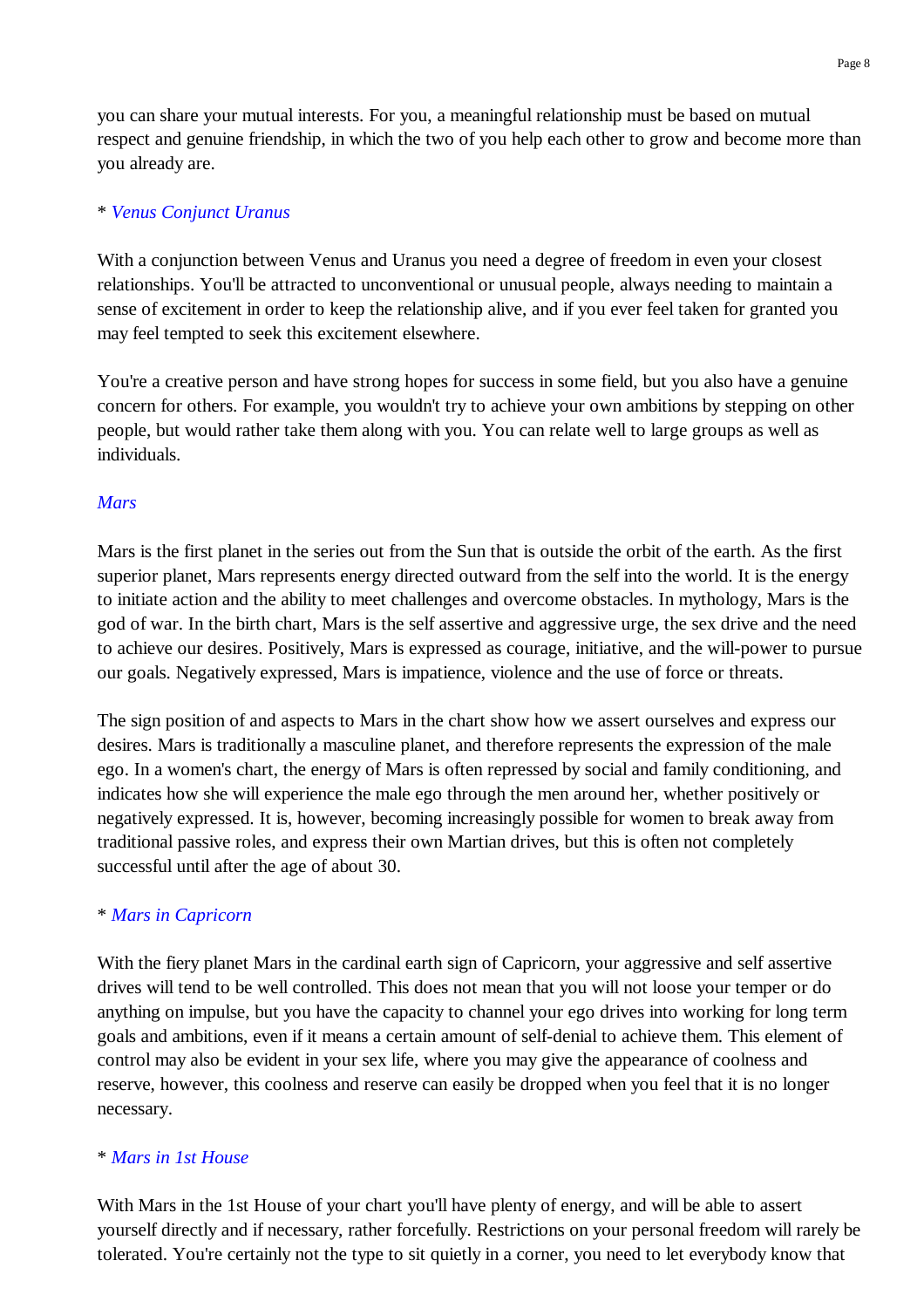#### you're around!

## \* *Mars Square Jupiter*

The placing of Mars and Jupiter in a square aspect will create abundant physical and mental energy. However, at times, this energy can be rather undisciplined and uncontrolled. But over the years, you'll learn how to channel the energy positively into productive activities.

You'll probably have a desire to achieve great things, and, indeed, you certainly have the ability and determination to do so!

However, there's also the tendency to overdo things. In your desire to get ahead you're generally prepared to work long and gruelling hours, often at the expense of the needs of your physical body, and possibly even your domestic life. You'll therefore need to learn when to rest if you wish to avoid nervous exhaustion, and to say hello to your family occasionally, if only to let them know that you are still aware of their existence!

## \* *Mars Square Saturn*

The square between Mars and Saturn indicates that occasionally you may have some difficulty in asserting yourself and getting what you want. You can alternate between being aggressive and submissive. At times you may refuse to assert yourself, or to stand up for yourself even when it is necessary, but at other times, you can suddenly release anger, surprising others with the ferocity of your attack. Energies must therefore be channelled toward planned objectives. If you don't do this, then the unused, frustrated energies can become dammed up, and the resulting rise in inner pressure experienced as anger.

The planets up to and including Mars have been concerned with the establishment of ourselves as individuals, and with the satisfaction of our own needs and desires. The planets beyond Mars connect us with a larger order.

## *Jupiter*

As the largest planet in the solar system, Jupiter represents expansion and growth. It is the urge to grow beyond our individual limitations and the need to feel part of a larger order, whether this be a particular religion, philosophy or social system. Jupiter, the king of the gods, is traditionally the bestower of faith, optimism and the ability to expand and prosper. It is the planet that promotes personal growth, gives us confidence in ourselves and trust in a higher power or greater plan. Negatively, Jupiter can manifest as overconfidence, irresponsibility and the tendency to over-extend ourselves or promise too much.

The sign position of and aspects to Jupiter in the chart show what kinds of experiences and types of activity create an inner faith and optimism, and the sense of being connected to the larger scheme of things.

## \* *Jupiter in Libra*

With Jupiter in the cardinal air sign of Libra, opportunities will come to you as a result of your need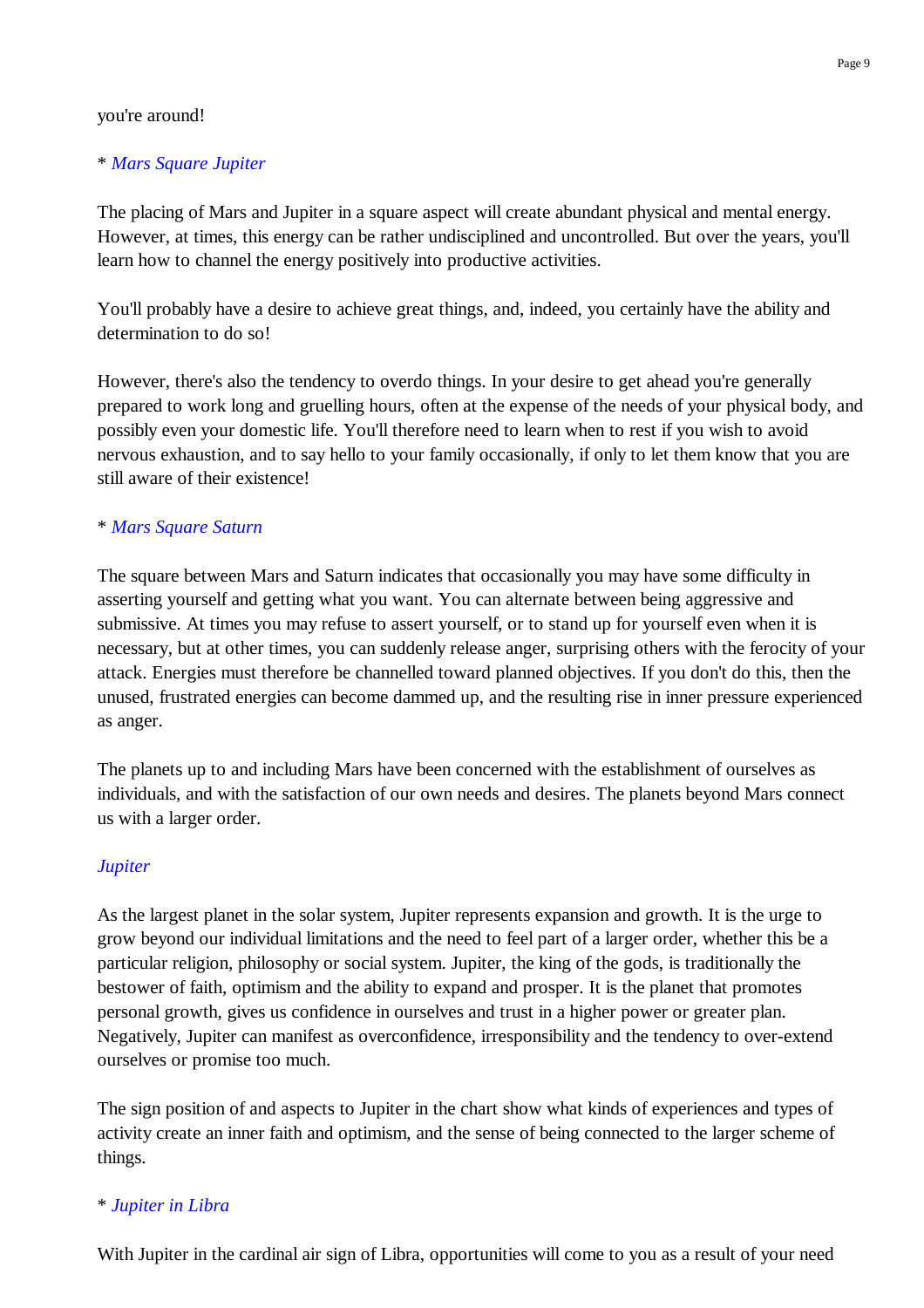for a wide variety of social contacts and acquaintances. Your judgement is fair and impartial, you are aware of the injustices and prejudices of society and have a strong desire to help those who are oppressed or unfairly treated, or to do something to help make the world a better place. This desire may remain just that, however, since your diplomatic nature and your natural ability to see all sides of any issue may paralyse the urge to action. The same qualities, if you can overcome your indecisiveness, can bring you great success in any field that involves working with or negotiating on behalf of the general public. In relationships, you will seek those that in some way broaden your perspective and experience.

# \* *Jupiter in 9th House*

Jupiter is in the 9th House of your chart, the area of experience connected with travel and higher education, religion and philosophy. It's through these activities that you can best grow beyond your present mental and physical limitations and find faith and meaning in life.

Indeed, this is a good placing for long distance travel, but travelling will be most beneficial if undertaken as a learning experience, for the purpose of gaining greater understanding and knowledge. In these matters foreign people should be of great benefit to you.

# \* *Jupiter Conjunct Saturn*

The effect of Jupiter and Saturn in Conjunction can be summed up as tremendous possibilities, achieved through hard work. These two planets are, in a sense, opposite influences, Jupiter represents optimism, expansion and good luck, and Saturn is more pessimistic and restricting work.

However, with this combination each balances the excesses of the other. Therefore you're generally able to balance optimism with realism, enthusiasm with caution and extravagance with discipline. You aim to make an impact on the world, but you're also able to plan the next step before you take it.

# *Saturn*

Saturn is the last planet in the solar system that can be seen with the naked eye from the earth. As such, together with the fact that it is bounded by a series of rings, Saturn represents the boundaries of the individual.

After the limitless expansion of Jupiter, Saturn in the birth chart represents boundaries and limitations. It is the principle of structure and form. In the body, it is the skeleton, which gives the body its structure, and the skin, which is the boundary to the outside world. In the mind, it is the structure of our ego and our sense of self which we seek to preserve from the impact of changes from within and from the outside world. Saturn gives us the ability to endure setbacks and work with discipline and patience toward well defined aims. It is the need for social approval through some kind of tangible achievement. Whereas Jupiter brings rewards and opportunities through what we might call good luck, Saturn brings rewards and opportunities through hard work, limitation and self discipline.

The sign position of and aspects to Saturn show how we seek to establish ourselves as individuals and find our place in the social system of which we are a part. Any form or structure, however, when placed in the light of the Sun tends to cast a shadow. The position of Saturn in the chart therefore, shows where we find our "shadow". It is here that we meet with our greatest sense of inadequacy, lack of faith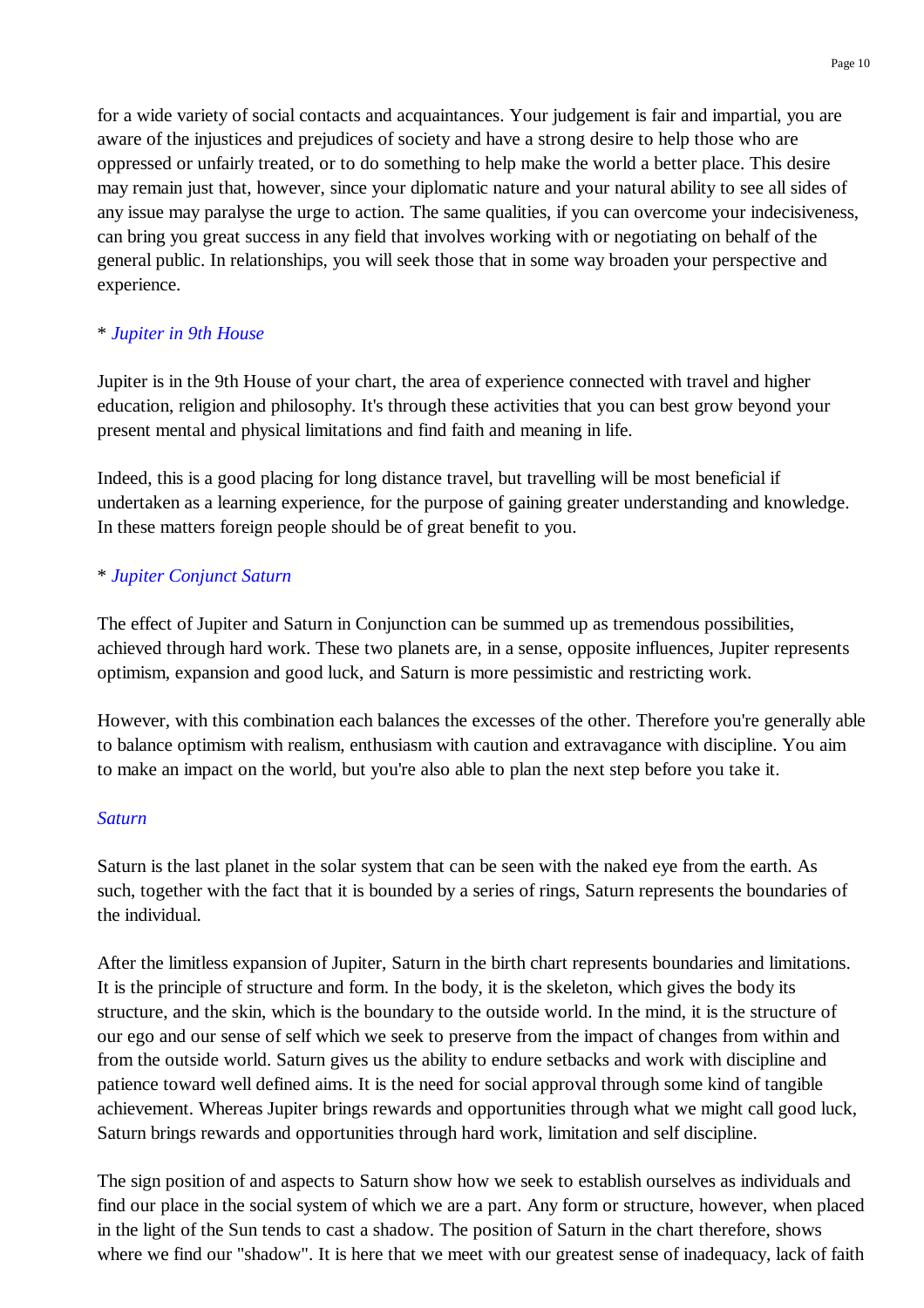and inhibitions. Saturn shows where we are most fearful, and hence most rigid; but if these fears can be met and overcome it is the source of our greatest strength and a solid foundation from which to meet the world.

### \* *Saturn in Libra*

Saturn is in the cardinal air sign of Libra in your chart. The principle of form, structure and responsibility operates in the field of intellectual and social interaction. You have a capacity for concentrated and serious intellectual activity, Saturn in an air sign denotes what could be termed the scientific mind. At the same time, you may have a sense of mental and intellectual isolation. Libra represents the principle of balance, harmony and relationship. With Saturn here, a deep feeling of insecurity in relationships may cause you to avoid issues or conflicts that you feel will upset conditions of harmony. Ultimately you will have to learn how to handle responsibility in relationships, without giving up too much of your own individuality and sense of purpose.

#### \* *Saturn in 9th House*

Saturn in the 9th House indicates some difficulty in seeing any meaning in life, as well as wanting to find a meaning. There may have been problems in education, possibly stemming from a fear of failure, but as the years pass you will achieve recognition for your work, driven by the motivation to prove to yourself that you can do it. Once achieved, there may also be a strong urge to leave something permanent and lasting in the area of publishing and teaching, so that your knowledge can benefit all.

Difficulties may occasionally be encountered on long journeys. These experiences, however, will often reveal insights that you would not otherwise have gained had things gone smoothly.

#### *The Outer Planets*

The planets beyond Saturn:- Uranus, Neptune and Pluto, move through the signs so slowly that the sign positions of these planets refer more to the generation of which we are a part, rather than individual characteristics. It is the House position that shows where we will meet with the principles expressed by these planets in our lives. The aspects of these planets to the personal planets indicate our degree of attunement to the principles they represent.

The trans-Saturnian planets cannot be seen without the aid of a telescope. Therefore they represent powerful forces that are beyond conscious control. These planets connect us with forces and levels of reality beyond our experience as individual human beings. They do this by breaking down the boundaries of the ego (symbolised by Saturn), to allow the inflow of higher ideals and goals into our ego-centred minds. This can often mean the total disruption or destruction of our existing lives, goals, or outer and inner structures in order to make this possible.

#### *Uranus*

Uranus is the first of the trans-Saturnian planets. It cannot be seen with the naked eye and was discovered in 1781 during the period of the American and French revolutions. It's discovery was made possible by the invention of the telescope, a development that has led to radical changes in our knowledge of the universe and our place in it.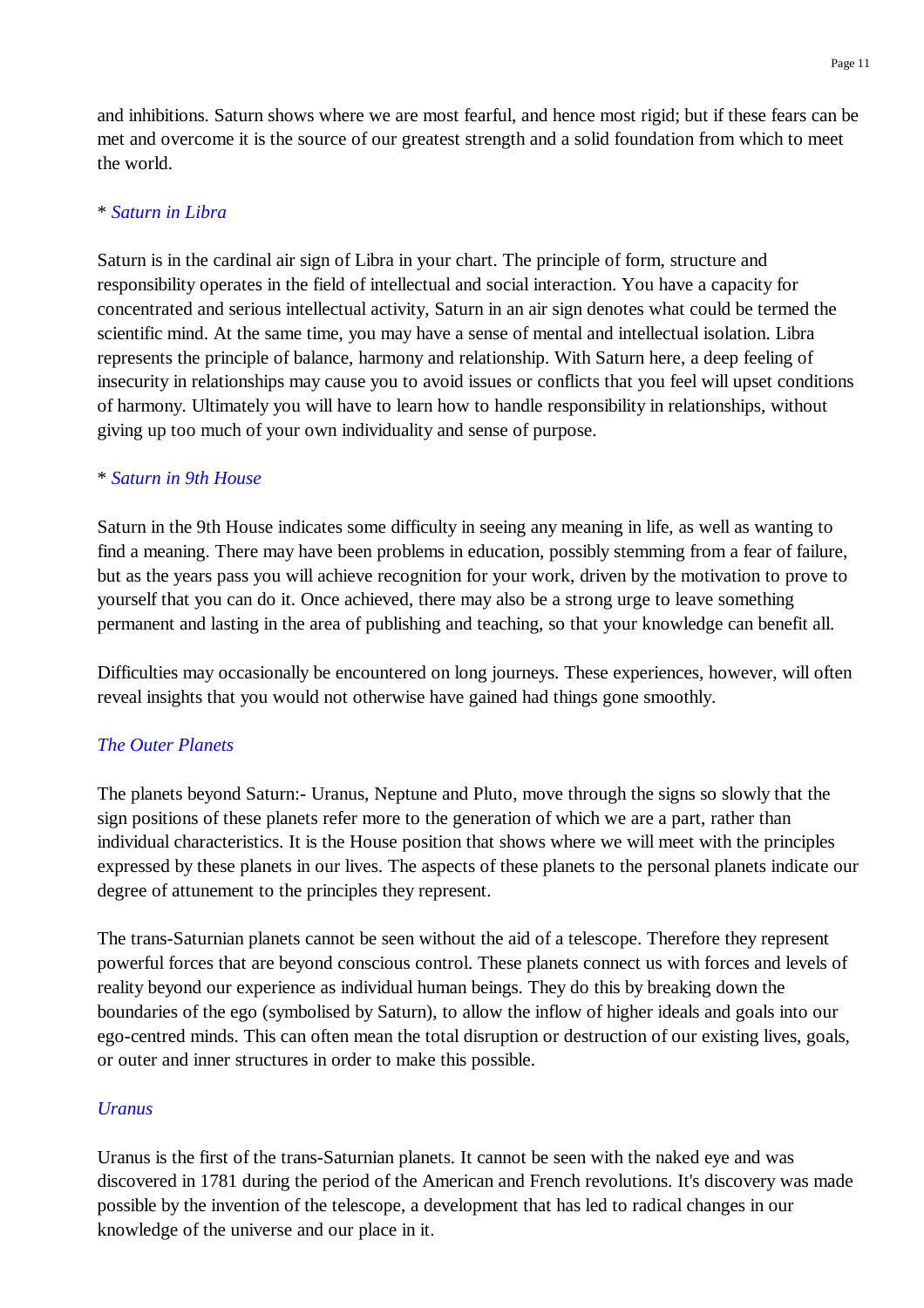In the birth chart then, Uranus represents the force for revolutionary change, the breaking from tradition, and inventiveness and experimentation. As one of the three planets that cannot be seen with the unaided eye, Uranus represents a force over which we have little or no conscious control. On an individual level, Uranus indicates our degree of independence and demand for personal freedom. If well aspected it gives us originality and an attunement to truth that goes beyond the logic of Mercury. If we refuse to express the energy of Uranus within us, preferring to cling to the traditions and limitations of Saturn, then Uranus may manifest as disruptions and sudden changes in our immediate environment, sometimes disrupting our lives completely and forcing us to make needed changes. If the energy of Uranus is expressed negatively, it can lead to wilfulness, impatience and needless rebellion, the rebel without a cause.

The position of Uranus in the chart shows where we most feel the need for freedom and independence and the need to experiment with new ideas and ways of living. Conversely, it is the area where we can cause the most disruption and needless change.

### \* *Uranus in 11th House*

The eleventh House is associated with the sign of Aquarius, which is ruled by Uranus, so Uranus is at home in this House. This gives you the capacity to expand your individual identity to potentially include the whole human race, even if this is never fully achieved. You have the capacity to view the whole human race as one family struggling to resolve its problems and conflicts. You are attracted to groups who share similar views to your own, and you can serve as the presenter of challenging and radical views. If taken to extremes this can become the expression of revolutionary ideas that can be too drastic for most people to take. You can probably make friends quite easily, but you have strong feelings about the meaning of friendship, and may fall out if your expectations are not lived up to.

#### *Neptune*

After Uranus comes Neptune, the god of the sea. Whereas Uranus is the urge for individual freedom and independence, Neptune is the urge to escape from our normal sense-bound state of consciousness, and experience our unity with a different level of reality.

In the birth chart, Neptune represents our higher ideals and our attunement to realities that lie beyond that perceived by the senses. It is the realm of dreams and imagination and our sense of being part of a whole which is greater than ourselves, the awareness of a spiritual dimension to existence. Neptune represents the urge to transcend our normal state of consciousness through meditation and mystical experience, music, dreams and flights of the imagination, or through drugs (including alcohol) which afford us a temporary escape from the mundane grind of living. Neptune can be expressed as high ideals, altruism and spiritual values, or as self destructive escapism and evasion of responsibilities. For most of us it is a mixture of both.

The position of Neptune in the chart shows where and how we seek to express these needs, and in what areas of our lives we tend to seek an often impossible ideal.

#### \* *Neptune in 1st House*

With Neptune in the 1st House of your chart, you exhibit Neptunian qualities in your approach to life and self expression. Neptune dissolves boundaries and opens us up to the infinite in whatever House it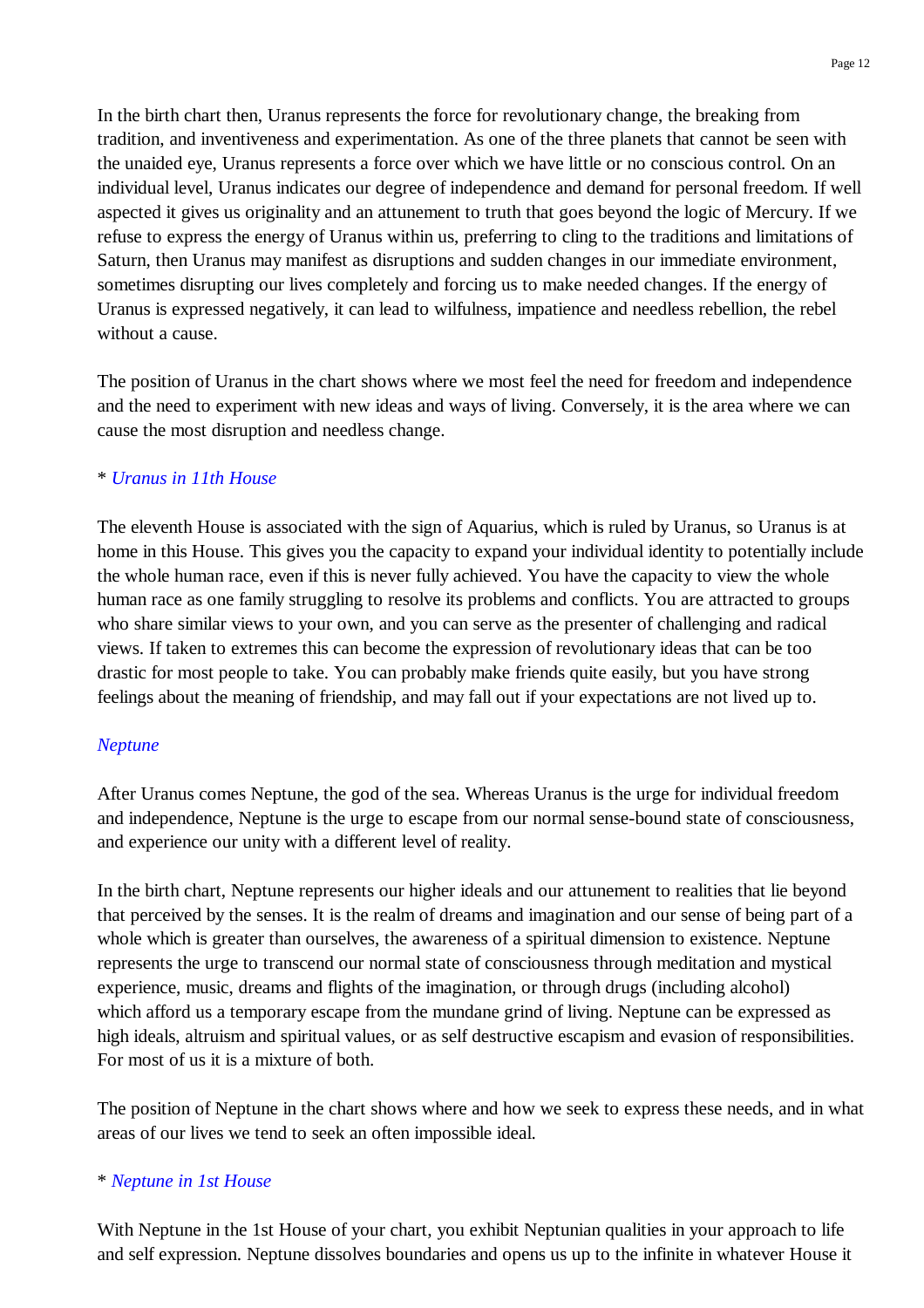is in. You may have difficulty in establishing a sense of self identity, and in your approach to others, may tend to reflect what you think they want to see, rather than expressing your own individuality. You may appear mysterious and enigmatic to others and can easily slip into the role of a martyr, feeling resentful if anyone takes advantage of you. There is a danger of turning to hard drugs and alcohol to alleviate the harsh realities of life. At its most positive, Neptune in this House gives you the ability to give personal expression to collective visions and images. Your vision can be inspiring to those who are not so open to higher realities. This is a good placement if you are in one of the caring or helping professions, the diffuse boundaries of Neptune allowing you to empathise with the other person.

## \* *Neptune Sextile Pluto*

This aspect between the two outermost planets first occurred in 1942 and will remain in effect for the next hundred years, although the sign positions of the planets will change, so everyone born during this time will have it in their charts. This contact will therefore affect everyone for the next hundred years and represents changes taking place in the world's collective psyche. The keynote of this entire period will be the complete transformation of our existing scientific, religious and political belief systems.

#### *Pluto*

Pluto is the outermost planet in the solar system and therefore the slowest moving. At certain times however, due to the high eccentricity of its orbit, it comes closer to the earth than Neptune. This is the case at the present time and will be so until the end of the century. At the same time it is passing through Scorpio, the sign that it rules. This is a very critical period in world history, since Pluto represents powerful forces of death and destruction or change and transformation, which are now at their strongest. This can lead to destruction through nuclear war or our pollution and exploitation of our planet. On the other hand it can lead to the death of the present political and economical systems and the birth of new political and economic systems and a transformation in international relations and our relationship to our planet. By the time Pluto leaves Scorpio in 1999 the issue will probably be decided one way or the other.

In the individual birth chart, Pluto represents the urge for power and control either over ourselves or others. It is the need to penetrate beneath the surface of experience, to reveal hidden motivations and repressed desires. The position of Pluto in the chart indicates our capacity for self-regeneration or rebirth and our attitude towards beginnings and endings and birth and death, either actual or symbolic. Pluto can be expressed as the acceptance of our need for complete transformation in some area of our life, and the courage to face our deepest compulsions and hang-ups. Or, it can be expressed as the wilful manipulation of others, ruthlessness and an infatuation with power.

#### \* *Pluto in 10th House*

Pluto in the 10th House of your chart indicates that you will meet with or express the transforming power of Pluto through your career or ambitions. You will seek a career that allows you to express power and authority in some way, whether this power and authority is sought for the glorification of your own ego, or to act as some transforming agent for the good of the whole, will depend on your own motivations and what you seek to achieve in your life. On the other hand, you may be deeply suspicious of anyone who does hold this kind of authority, with a desire to knock them off their pedestal if you get the opportunity.